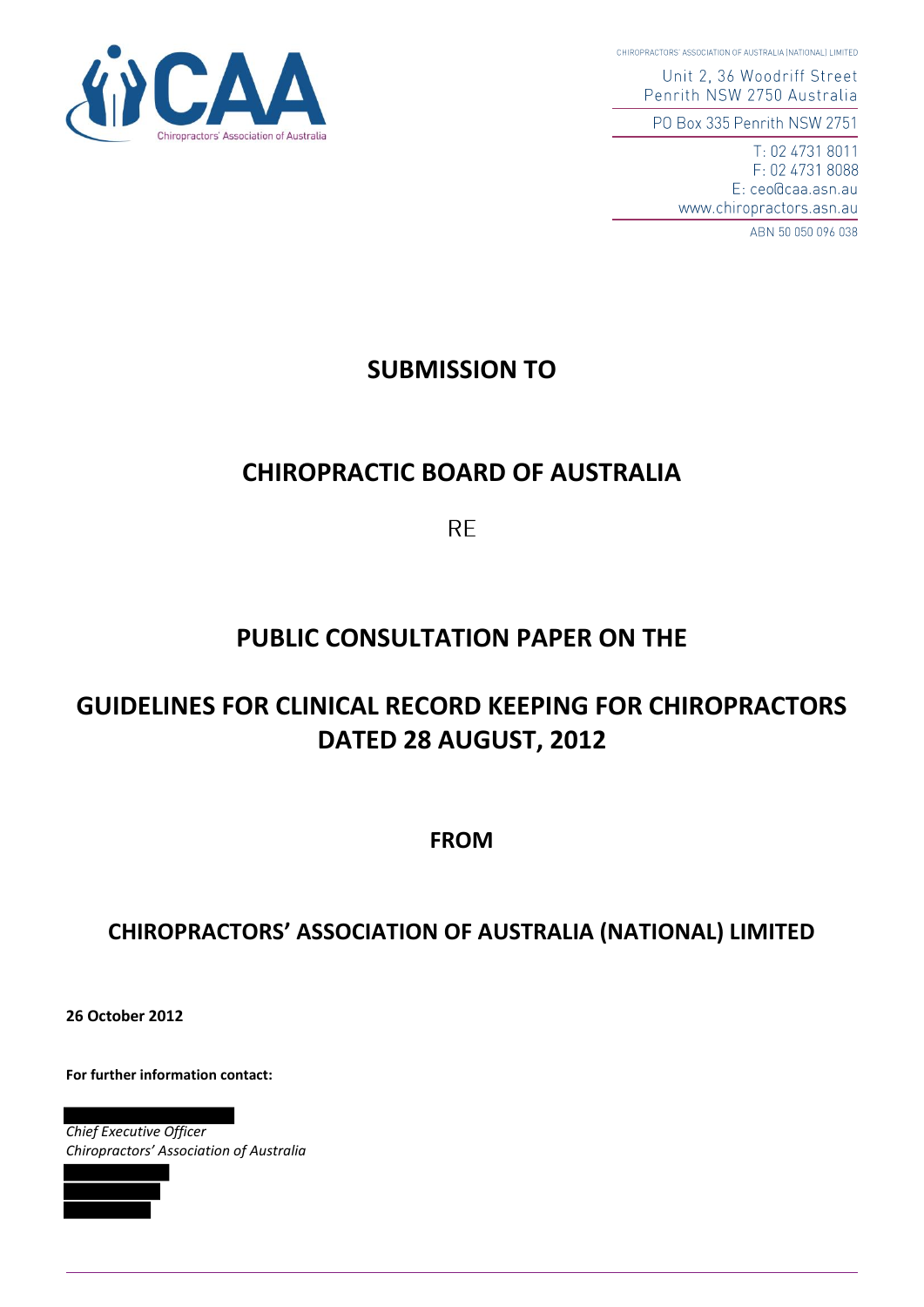The Chiropractors' Association of Australia (National) Ltd (CAA) is the peak body representing chiropractors in Australia.

CAA works at the national level to support chiropractors in practice. We build capacity in chiropractic practice, working at the local level towards a skilled, viable and effective chiropractic sector to improve the health and wellbeing of Australian communities.

The CAA, through its state and national branches, provides the organisational interface between government and other stakeholders and chiropractic practice.

CAA is pleased to contribute to the development of professional standards and thanks the Chiropractic Board of Australia for the opportunity to provide input into the public consultation document on Proposed Guidelines – Clinical Record Keeping for Chiropractors.

The following are the CAA's comments:

- Page 1: Sections titled "Introduction", "Who needs to use these guidelines?" and "Summary" on page 1 do not require comment.
- Page 2: Section titled "Clinical records held by Chiropractors" "**Item 2 General principles to be applied**" Item 2 (c) states:

 *"A chiropractic clinical record must be made at the time of the consultation or as soon thereafter as practicable or as soon as information (such as test results) becomes available. It must be an accurate and contemporary reflection of all consultations or interactions. If the date the record is made is different to the date of the consultation, the date the record is made and the time and date of the consultation must be noted. "*

 The requirement to record **time** and date of consultation, if the date the record is made is different to the date of the consultation, seems unnecessary.

**CAA's recommended change:** 

 **"If the date the record is made is different to the date of the consultation, the date the record is made must be recorded and the date of the consultation noted."**

Page 3: Section titled "Clinical records held by Chiropractors" Item 3 Information to be recorded **at an initial or new presentation**

#### **First sentence currently reads:**

*"The following information forms part of the clinical record and is to be recorded and maintained, at the initial presentation about that consultation: "*

For clarity, CAAN would recommend a change to this first sentence.

**CAA's recommended change for first sentence:**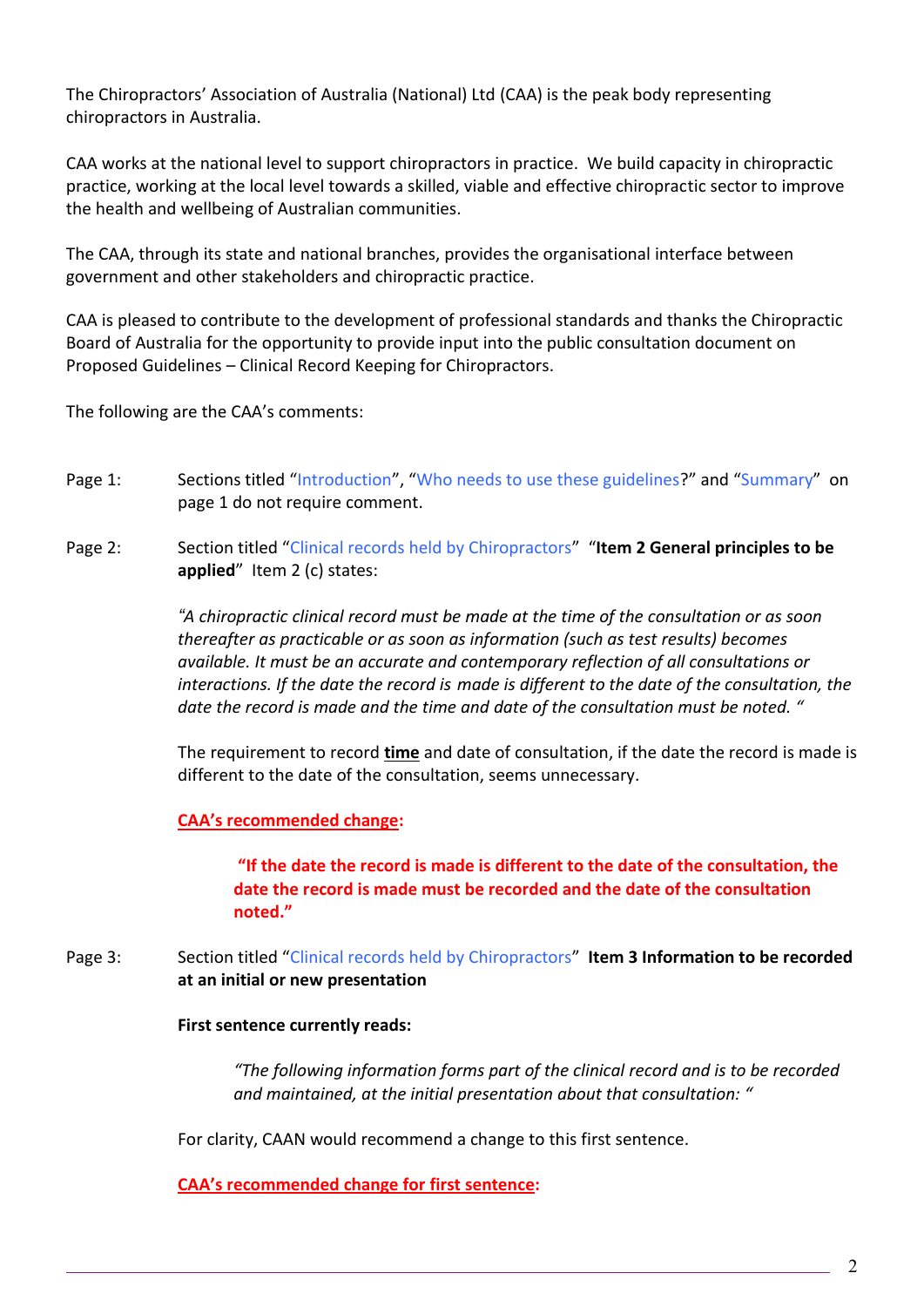# **"The following information forms part of the clinical record and, where relevant, is to be recorded at the initial presentation:"**

### **Item 3 (b) currently reads:**

 *"current health history including a relevant medical history, systems review, work history and 'red flags'(current medications/supplements)(allergies)(referrals)"*

Again, for the purposes of clarity, CAA would recommend the following change to 3 (b):

**CAA's recommended change for 3 (b):**

 "**current health history including anything relevant to the patient's presentation. This may include:** 

- **relevant health history**
- **systems review and/or work history**
- **'red flags'**
- **relevant medication and supplement history**
- **history of any previous care/treatment**
- **known allergies**
- **contraindications**
- **health alerts"**

#### **Item 3 (h) currently reads:**

*"current health history including a relevant medical history, systems review, work history and 'red flags'(current medications/supplements)(allergies)(referrals*)"

 The CAA comments that the clinical impression may not be fully formed until after the initial consultation. The chiropractor should create a management plan consistent with the clinical presentation. The CAA suggests a simpler way to state this would be:

**CAA's recommended change to 3 (h):** 

# **(h) the management plan outlined in the case file should be congruent with the history and examination findings."**

# **Item 3 (i) currently reads:**

*"details of any informed consent"*

The CAA comments that informed consent to care may not be sought until care actually begins. Attendance at a consultation/examination would be sufficient to form consent to that consultation/examination.

**CAA's recommendation is that Item 3 (i) be moved into Section 4**

#### **Item 3 (j) currently reads:**

*"any contraindications and health alerts"*